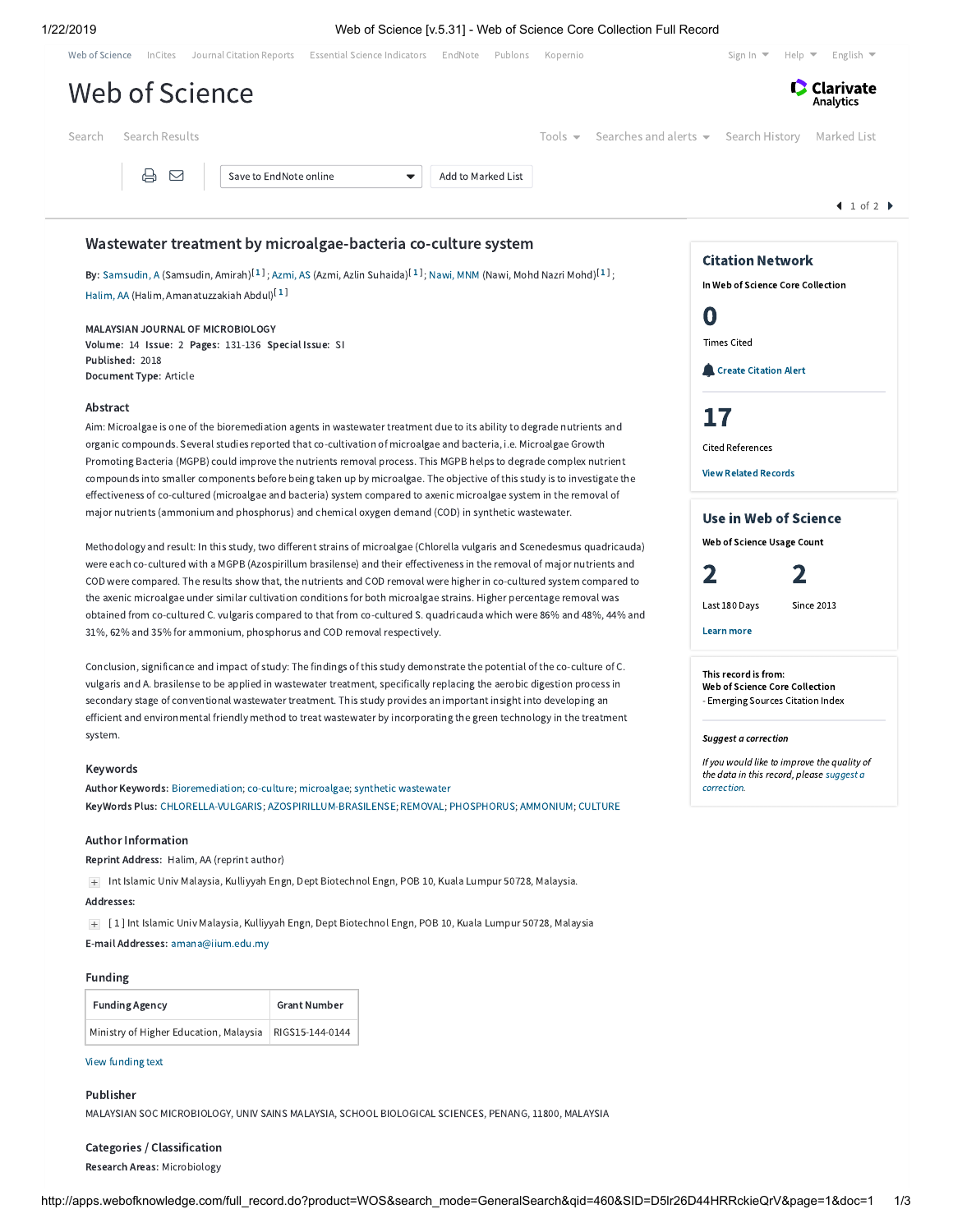Web of Science Categories: Microbiology

### See more data fields

# Cited References: 17

|    | Showing 17 of 17 |                                                 | <b>View All in Cited References page</b>                                                                                                                                                                                                                            | (from Web of Science Core Collection) |
|----|------------------|-------------------------------------------------|---------------------------------------------------------------------------------------------------------------------------------------------------------------------------------------------------------------------------------------------------------------------|---------------------------------------|
| 1. |                  | Title: [not available]<br>Group Author(s): APHA | Standard Methods for the Examination of Water and Wastewater Part 4000 INORGANIC NONMETALLIC CONSTITUENTS Standard Methods for the                                                                                                                                  | Times Cited: 1                        |
| 2. |                  |                                                 | Examination of Water and Wastewater Published: 1999<br>Cultivation factors and population size control the uptake of nitrogen by the microalgae Chlorella vulgaris when interacting with Times Cited: 54                                                            |                                       |
|    |                  |                                                 | the microalgae growth-promoting bacterium Azospirillum brasilense<br>By: de-Bashan, LE; Antoun, H; Bashan, Y<br>FEMS MICROBIOLOGY ECOLOGY Volume: 54 Issue: 2 Pages: 197-203 Published: OCT 1 2005                                                                  |                                       |
| 3. |                  | from municipal wastewater                       | Microalgae growth-promoting bacteria as "helpers" for microalgae: a novel approach for removing ammonium and phosphorus Times Cited: 176<br>By: de-Bashan, LE; Hernandez, JP; Morey, T; et al.                                                                      |                                       |
|    |                  |                                                 | WATER RESEARCH Volume: 38 Issue: 2 Pages: 466-474 Published: JAN 2004                                                                                                                                                                                               |                                       |
| 4. |                  |                                                 | Removal of ammonium and phosphorus ions from synthetic wastewater by the microalgae Chlorella vulgaris coimmobilized in Times Cited: 158<br>alginate beads with the microalgae growth-promoting bacterium Azospirillum brasilense                                   |                                       |
|    |                  |                                                 | By: de-Bashan, LE; Moreno, M; Hernandez, JP; et al.<br>WATER RESEARCH Volume: 36 Issue: 12 Pages: 2941-2948 Article Number: PII S0043-1354(01)00522-X Published: JUL 2002                                                                                           |                                       |
| 5. |                  |                                                 | Nitrogen and phosphate removal from wastewater with a mixed microalgae and bacteria culture.<br>By: Delgadillo-Mirquez, Liliana; Lopes, Filipa; Taidi, Behnam; et al.<br>Biotechnology reports (Amsterdam, Netherlands) Volume: 11 Pages: 18-26 Published: 2016-Sep | Times Cited: 34                       |
| 6. |                  | brasilense                                      | Starvation enhances phosphorus removal from wastewater by the microalga Chlorella spp. co-immobilized with Azospirillum                                                                                                                                             | Times Cited: 94                       |
|    |                  |                                                 | By: Hernandez, JP; de-Bashan, LE; Bashan, Y<br>ENZYME AND MICROBIAL TECHNOLOGY Volume: 38 Issue: 1-2 Pages: 190-198 Published: JAN 3 2006                                                                                                                           |                                       |
| 7. |                  |                                                 | Efficiency of Microalgae Chlamydomonas on the Removal of Pollutants from Palm Oil Mill Effluent (POME)                                                                                                                                                              | Times Cited: 22                       |
|    |                  | Published: 2015                                 | By: Kamyab, Hesam; Din, Mohd Fadhil Md; Keyvanfar, Ali; et al.<br>CLEAN, EFFICIENT AND AFFORDABLE ENERGY FOR A SUSTAINABLE FUTURE Book Series: Energy Procedia Volume: 75 Pages: 2400-2408                                                                          |                                       |
| ୪. |                  |                                                 | Microalgae for biodiesel production and other applications: A review<br>By: Mata, Teresa M.; Martins, Antonio A.; Caetano, Nidia. S.<br>RENEWABLE & SUSTAINABLE ENERGY REVIEWS Volume: 14 Issue: 1 Pages: 217-232 Published: JAN 2010                               | Times Cited: 2,152                    |
| 9. | <b>CULTURE</b>   |                                                 | EFFECT OF GLUCOSE LOADING ON THE GROWTH-BEHAVIOR OF CHLORELLA-VULGARIS AND HETEROTROPHIC BACTERIA IN MIXED Times Cited: 22                                                                                                                                          |                                       |
|    |                  | By: MAYO, AW; NOIKE, T                          | WATER RESEARCH Volume: 28 Issue: 5 Pages: 1001-1008 Published: MAY 1994                                                                                                                                                                                             |                                       |
|    | 10.              | By: Mujtaba, Ghulam; Lee, Kisay                 | Advanced Treatment of Wastewater Using Symbiotic Co-culture of Microalgae and Bacteria                                                                                                                                                                              | <b>Times Cited: 7</b>                 |
|    |                  |                                                 | APPLIED CHEMISTRY FOR ENGINEERING Volume: 27 Issue: 1 Pages: 1-9 Published: FEB 2016                                                                                                                                                                                |                                       |
|    | 11.<br>putida    |                                                 | Simultaneous removal of inorganic nutrients and organic carbon by symbiotic co-culture of Chlorella vulgaris and Pseudomonas Times Cited: 11                                                                                                                        |                                       |
|    |                  |                                                 | By: Mujtaba, Ghulam; Rizwan, Muhammad; Lee, Kisay                                                                                                                                                                                                                   |                                       |